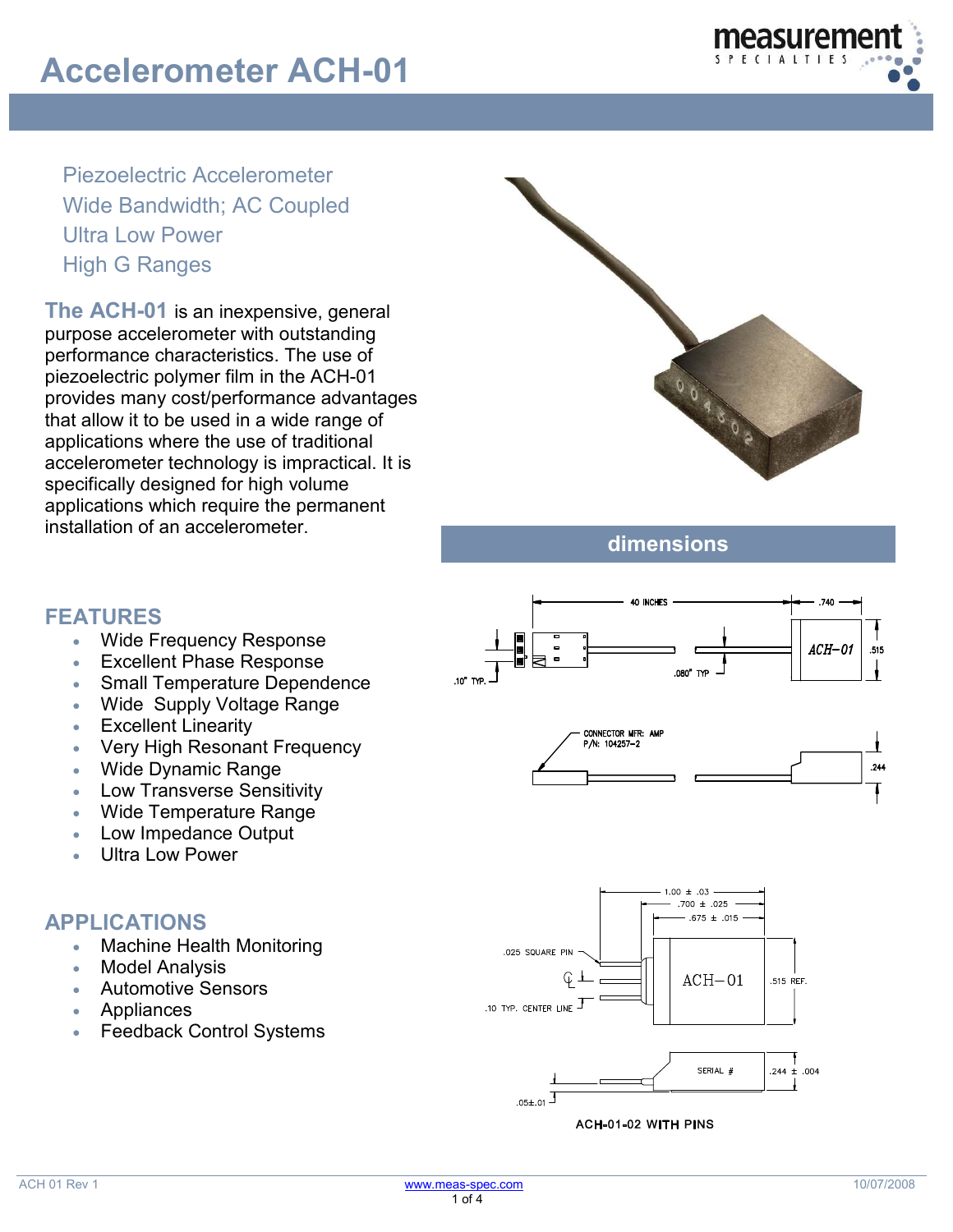# **Accelerometer ACH-01**



### dimensions (con't)







#### ACH-01-04 WITH WIRES

### **performance specifications**

| <b>PERFORMANCE (T=25EC)</b>                                                                               | Symbol                          | Min               | <b>Typ</b>                           | Max                                                 | <b>Units</b>         |  |
|-----------------------------------------------------------------------------------------------------------|---------------------------------|-------------------|--------------------------------------|-----------------------------------------------------|----------------------|--|
| Sensitivity                                                                                               | M <sub>o</sub>                  | 7                 | $\boldsymbol{9}$                     | 11                                                  | mV/g                 |  |
| Lower Frequency Limit (1)                                                                                 | $f_1$                           | --                | $\overline{2}$                       | 5                                                   | Hz                   |  |
| Upper Frequency Limit(1)                                                                                  | $f_u$                           | 10                | 20                                   | $-$                                                 | kHz                  |  |
| <b>Equivalent Noise Floor</b><br>10Hz<br>100Hz<br>1kHz                                                    |                                 | $-$               | 130<br>20<br>6                       | --                                                  | $\mu$ g/ $\sqrt{Hz}$ |  |
| Dynamic Range                                                                                             | $-$                             | $\forall$ 150     |                                      |                                                     | g                    |  |
| Linearity                                                                                                 | $\overline{a}$                  | $-$               | 0.1                                  | 1.0                                                 | %                    |  |
| <b>Transverse Sensitivity</b>                                                                             | $M_t$                           | --                | 2.0                                  | 5                                                   | %                    |  |
| <b>Resonant Frequency</b>                                                                                 | $f_{o}$                         | --                | 35                                   | $\hspace{0.05cm} -\hspace{0.05cm} -\hspace{0.05cm}$ | kHz                  |  |
| Phase Deviation (∀5E<br>Limit)(6)                                                                         | $\boldsymbol{\theta}$           | 10                | $-$                                  | 10                                                  | kHz                  |  |
| Drain Voltage (6)                                                                                         | $V +$                           | 3                 | --                                   | 40                                                  | Volts                |  |
| Supply Current (6)                                                                                        | $I_{dss}$                       | 30                |                                      | 90                                                  | μA                   |  |
| Output Impedance (6)                                                                                      | $\overline{\phantom{a}}$        | --                | 20                                   | --                                                  | $k\Omega$            |  |
| <b>ENVIRONMENTAL CHARACTERISTICS</b>                                                                      |                                 |                   |                                      |                                                     |                      |  |
| Operating Temperature (2)                                                                                 | $T_{\rm o}$                     | -40               |                                      | 85                                                  | EC                   |  |
| Storage Temperature                                                                                       | $T_s$                           | $-40$             |                                      | 85                                                  | $\mathop{\text{EC}}$ |  |
| Maximum Shock Level                                                                                       | $A_m$                           | 1000              | $\overline{\phantom{a}}$             | --                                                  | g                    |  |
| Base Strain Sensitivity (3)                                                                               | --                              | --                | 0.3                                  | --                                                  | $g/\mu\epsilon$      |  |
| Transient Temp Sensitivity (4)                                                                            |                                 | $-$               | 0.35                                 | --                                                  | g/EC                 |  |
| PHYSICAL CHARACTERISTICS                                                                                  |                                 |                   |                                      |                                                     |                      |  |
| Weight (5) Cable                                                                                          | W                               |                   | 8                                    |                                                     | grams                |  |
| $(1)$ $\forall$ 3 dB limit<br>(2) $\forall$ 2 dB from nominal M <sub>o</sub> at 1kHz (4) $\omega$ 3Hz LLF | $(3)$ @ 250 $\mu$ in base plane | (6) Typical Value | (5) Includes 40" cable and connector |                                                     |                      |  |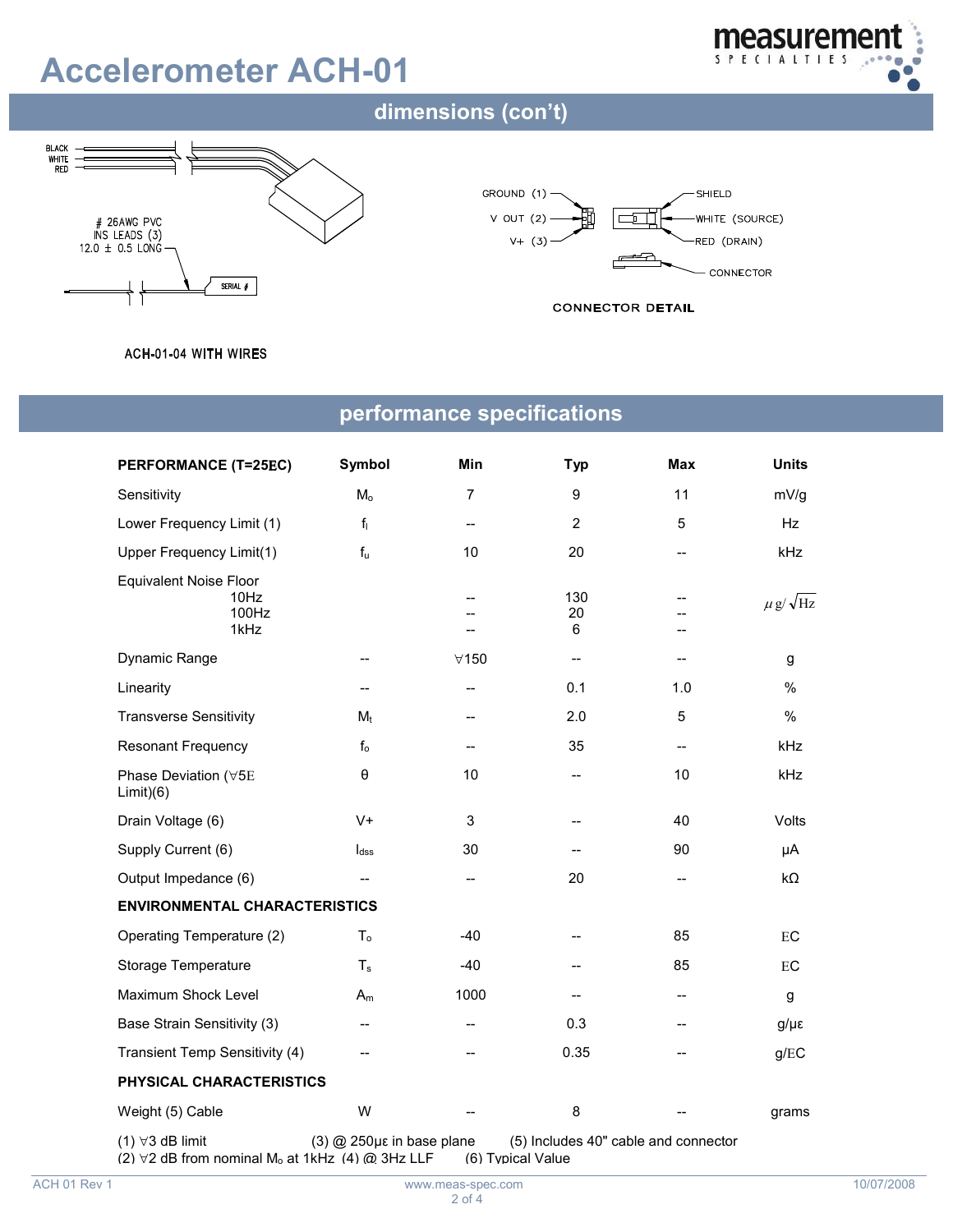## **Accelerometer ACH-01**



### **Phonomical requirements**

Mounting methods play a critical role in determining the overall performance of any accelerometer. The ACH-01 is no exception. An improperly mounted accelerometer can give erroneous results. We recommend using an Adhesive Mounting Method.

The surface should be flat. The area where the ACH-01 is to be mounted should be thoroughly cleaned to remove any dirt or oil present on the surface. Use a quick setting, viscous methyl cyanoacrylate adhesive such as Loctite's Black Max<sub>J</sub> or any epoxy such as Devcon's 5-Minute epoxy. Apply the adhesive sparingly to one surface following the manufacturer's directions. Apply pressure and allow the adhesive to set. Soft adhesives, such as double-sided tape or pressure sensitive adhesives, should not be used since they can adversely affect the ACH-01's performance. Cable should be adhered to the surface.

There is an interface amplifier available to simplify connection to the ACH-01, the IB-ACH-01. Please see the appropiate data sheet.

In an effort to keep the product cost low, the ACH-01 uses a ceramic substrate as the mounting base. Because of this, the ACH-01 is susceptible to base strain and temperature transient effects. A mechanically rigid and thermally non-conductive mounting surface is highly recommended to limit these effects. MEAS application engineers are available to recommend various mounting arrangements for your specific application.